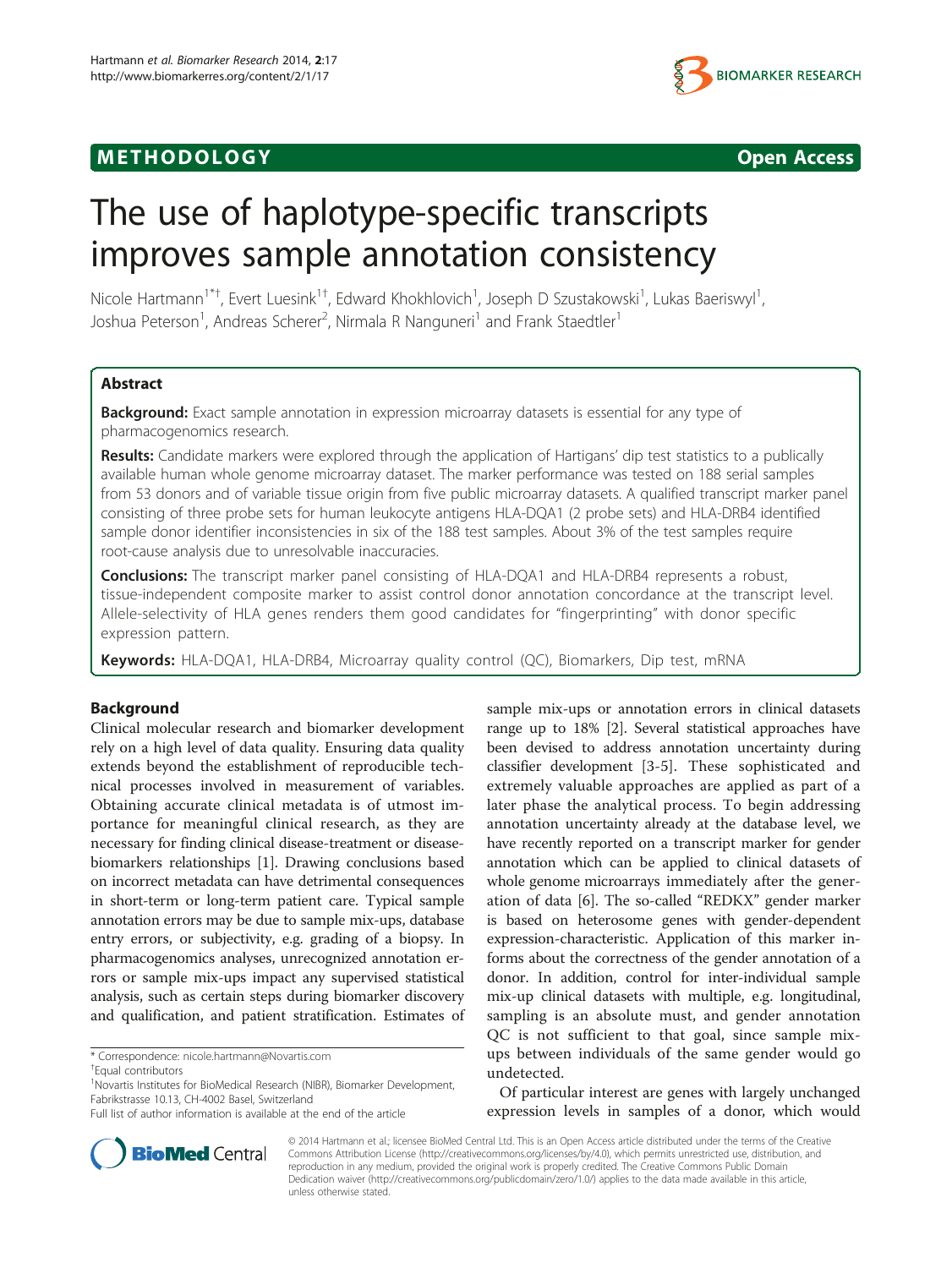have a significantly different expression level in another donor. At best, those probe sets would display an interindividual bimodal "on/off"-expression characteristic. Bimodal distribution of (signal intensity) data is a deviation from the assumed normal distribution of measurements within a population, and can be recognized by the presence of two modes, each characterized by a peak. Bimodality can occur by differential expression, heterosome-specific expression, or, as observed e.g. in cancer biology, by genomic lesions in some donors but not in others [\[7](#page-7-0)]. Candidate genes with bimodal expression characteristics exhibit heterosome-specific and/or haplotypespecific expression. Some Affymetrix probe sets were designed in polymorphic mRNA sequences and are (unintentionally) haplotype specific. Messenger RNA (mRNA) derived from a donor with a certain haplotype or polymorphism does not hybridize with the same affinity to a locus of different haplotype or lacking the polymorphism, resulting in an extremely different expression level for the latter sample. The reason for the decreased or increased affinity is of technical nature: hybridization of a labelled mRNA fragment to a site with a single nucleotide polymorphism (SNP) causes nucleotide mispairing, leading to the creation of a virtual bubble at the site of the SNP. The result is a less stringent binding of the mRNA fragment to the probe target, and lower signal intensity. Hence, sites with SNPs could be used for indirect genotyping, or "fingerprinting" [\[8,9](#page-7-0)].

In order to systematically assess deviation from unimodality of individual probe sets we have utilized the principle of the dip statistic. The dip test had been proposed as a test statistic for unimodality [[10\]](#page-7-0). It estimates the maximum difference between the empirical distribution function and the unimodal distribution function that minimizes that maximum difference. In order to assess the significance of the Dip Test statistic, we ran  $1 \times$  $10<sup>6</sup>$  simulations, where a sample of the same size as the dataset in question, was drawn from a normal distribution, and a Dip Test applied to each of the draws in order to generate  $1 \times 10^6$  simulated Dip Test statistics. As a result, we were able to derive an empirical p-value for each probe set. Here we report on the application of the Hartigans' dip test to transcriptome wide clinical gene expression microarray datasets, in the search of probe sets which would help flag samples with potential donor-ID annotation mix-up.

## Results

The transcript marker was trained on a publically available dataset of 47 Affymetrix HG-U133\_Plus\_2 microarrays from a study of systemic juvenile idiopathic arthritis (GSE7753, [http://www.ncbi.nlm.nih.gov/geo\)](http://www.ncbi.nlm.nih.gov/geo) [[11](#page-7-0)]. After normalization and intensity filtering (see [Methods](#page-7-0)), 21,044 probe sets entered the Hartigans' dip test. To

compute empirical p-values assessing the significance of an individual dip test statistic value, the dip test statistic was computed for a simulated dataset of 47 samples, the same sample number as the GSE7753 dataset, and  $1 \times 10^6$  permutations per probe set. Empirically we filtered those probe sets with a p-value < 0.001. Another selection criterion was the minor allele frequency. The selected marker should have a minor allele frequency of less than 50%. Probe sets with the smallest p-values are listed in Table [1](#page-2-0). The list is populated with many bimodally expressed genes located on one of the heterosomes, such as RPS4Y1, EIF1AY, DDX3Y, KDM5D, and XIST (the genes of the REDKX gender QC marker [[6\]](#page-7-0)), but also probe sets for genes located on autosomes, such as human leukocyte antigen (HLA)-genes HLA-DRB4 (209728\_at), and HLA-DQA1 (203290\_at). Further investigation revealed that the nucleotide sequence of probe set 203290\_at aligns to a highly polymorphic region of the 3' untranslated region of HLA-DQA1, and is identical to the DQA1\*0401 allele, but contains at least one probe with SNPs present in alleles \*0101, \*0102, \*0103, \*0201, \*0301, and \*0501 (Table [2](#page-3-0), left panel). The presence of polymorphic SNP sites in a probe set target region is a feature which may confer "fingerprinting"-quality. Inspection of the dip test results lead to the identification of another probe set for HLA-DQA1, 213831\_at (p-value 0.006). The 213831\_at probe set was further pursued, revealing sequence identity to DQA1-allele \*0103 and single nucleotide polymorphisms in at least one probe for the other alleles mentioned above (Table [2](#page-3-0), right panel). Thus, both HLA-DQA1 probe sets 203290\_at and 213831\_at met an important criterion of candidate fingerprinting genes, allele-selectivity. The candidate marker panel was composed of three probe sets: 203290\_at (HLA-DQA1\*0401 allele), 209728\_at (HLA-DRB4), 213831\_at (HLA-DQA1\*0103 allele). The dip test data for the candidate marker probe sets are shown in Figure [1](#page-4-0). The simulated dip data were randomly distributed, as they fall onto the identity line in the quantile-quantile plot (Q-Q plot). The computed dip test data for GSE7753 largely followed the random distribution, but some probe sets including the candidate markers deviate from the unimodal distribution. Figure [2](#page-4-0) illustrates the bimodal signal intensity distribution of the three probe sets in the dataset GSE7753, and indicates the cut-off value of 7 (log2 scale) which has been developed empirically after visual inspection of the data. The measured signal intensity per probe set is then flagged with a 1 if it surpasses the threshold or 0 if it does not. Samples from the same donor are expected to have the same score. Since the same score may apply to different donors, one has to assume a certain leakiness of this scoring system, as the same score may apply to different donors. To increase the power to detect donor annotation inconsistencies, we strongly recommend using the REDKX marker in addition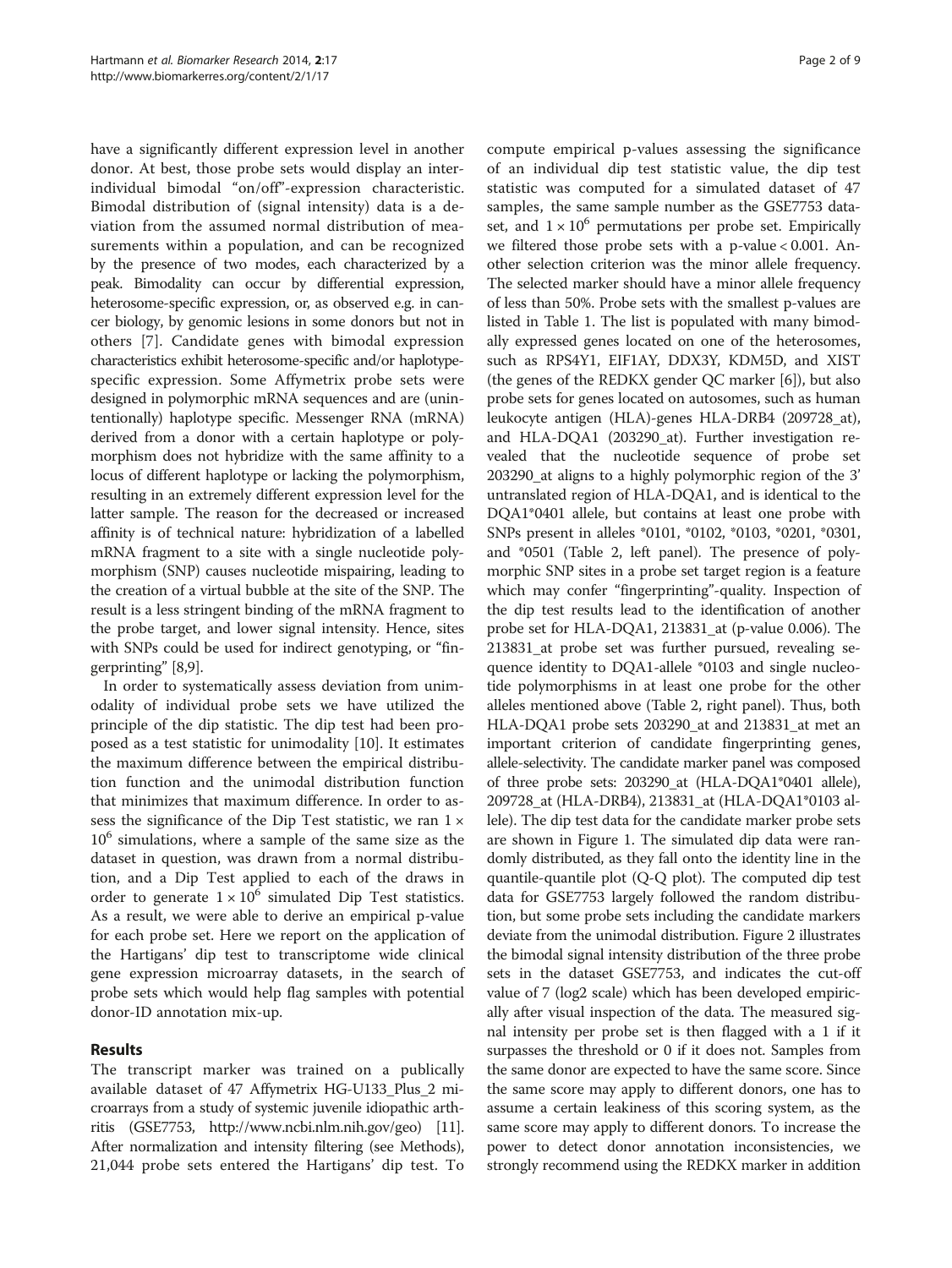<span id="page-2-0"></span>Table 1 Result of Hartigans' dip test

| Probeset ID  | Gene symbol                  | Entrez gene ID | Cytoband | Dip statistic | <b>Empirical p-value</b> |
|--------------|------------------------------|----------------|----------|---------------|--------------------------|
| 205000_at    | DDX3Y                        | 8653           | Yq11     | 0.147         | $< 1.00E - 06$           |
| 203290_at    | HLA-DQA1                     | 3117           | 6p21.3   | 0.147         | $< 1.00E - 06$           |
| 228492_at    | USP9Y                        | 8287           | Yq11.2   | 0.143         | $< 1.00E - 06$           |
| 232618_at    | TXLNG2P                      | 246126         | Yq11.222 | 0.140         | $< 1.00E - 06$           |
| 201909_at    | RPS4Y1                       | 6192           | Yp11.3   | 0.139         | $< 1.00E - 06$           |
| 209728_at    | <b>HLA-DRB4</b>              | 3126           | 6p21.3   | 0.137         | $< 1.00E - 06$           |
| 223646_s_at  | TXLNG2P                      | 246126         | Yq11.222 | 0.133         | $< 1.00E - 06$           |
| 224588_at    | XIST                         | 7503           | Xq13.2   | 0.131         | $< 1.00E - 06$           |
| 206700_s_at  | <b>KDM5D</b>                 | 8284           | Yq11     | 0.130         | $< 1.00E - 06$           |
| 204409_s_at  | EIF1AY                       | 9086           | Yq11.223 | 0.124         | $< 1.00E - 06$           |
| 205001_s_at  | DDX3Y                        | 8653           | Yq11     | 0.123         | $< 1.00E - 06$           |
| 214218_s_at  | XIST                         | 7503           | Xq13.2   | 0.121         | $< 1.00E - 06$           |
| 227671_at    | XIST                         | 7503           | Xq13.2   | 0.120         | $< 1.00E - 06$           |
| 224590_at    | XIST                         | 7503           | Xq13.2   | 0.118         | $< 1.00E - 06$           |
| 231592_at    | <b>TSIX</b>                  | 9383           | Xq13.2   | 0.117         | $< 1.00E - 06$           |
| 221728_x_at  | XIST                         | 7503           | Xq13.2   | 0.116         | $< 1.00E - 06$           |
| 211149_at    | UTY                          | 7404           | Yq11     | 0.113         | $< 1.00E - 06$           |
| 226736_at    | CHURC1                       | 91612          | 14q23.3  | 0.108         | $< 1.00E - 06$           |
| 235446_at    |                              |                |          | 0.107         | $< 1.00E - 06$           |
| 1560263_at   | $\overline{\phantom{0}}$     |                |          | 0.103         | 2.00E-06                 |
| 223645_s_at  | <b>TXLNG2P</b>               | 246126         | Yq11.222 | 0.099         | 6.00E-06                 |
| 208067_x_at  | UTY                          | 7404           | Yq11     | 0.096         | 1.00E-05                 |
| 230760_at    | ZFY                          | 7544           | Yp11.3   | 0.093         | 1.60E-05                 |
| 204410_at    | EIF1AY                       | 9086           | Yq11.223 | 0.093         | 1.80E-05                 |
| 224589_at    | XIST                         | 7503           | Xq13.2   | 0.092         | 2.90E-05                 |
| 205048_s_at  | PSPH                         | 5723           | 7p11.2   | 0.090         | 4.00E-05                 |
| 214131_at    | TXLNG2P                      | 246126         | Yq11.222 | 0.089         | 4.70E-05                 |
| 207805_s_at  | PSMD9                        | 5715           | 12q24.31 | 0.089         | 5.60E-05                 |
| 238900_at    | HLA-DRB1                     | 3123           | 6p21.3   | 0.088         | 6.70E-05                 |
| 1559003_a_at | CCDC163P                     | 126661         | 1p34.1   | 0.088         | 7.10E-05                 |
| 208909_at    | UQCRFS1                      | 7386           | 19q12    | 0.086         | 0.000112                 |
| 215333_x_at  | GSTM1                        | 2944           | 1p13.3   | 0.085         | 0.000158                 |
| 208919_s_at  | $\ensuremath{\mathsf{NADK}}$ | 65220          | 1p36.33  | 0.085         | 0.000163                 |
| 241808_at    | ZC2HC1A                      | 51101          | 8q21.12  | 0.082         | 0.000287                 |
| 225318_at    | $\overline{\phantom{0}}$     |                |          | 0.081         | 0.000345                 |
| 212262_at    | QKI                          | 9444           | 6q26     | 0.081         | 0.000379                 |
| 225236_at    | RBM18                        | 92400          | 9q33.2   | 0.081         | 0.000434                 |
| 206279_at    | PRKY                         | 5616           | Yp11.2   | 0.080         | 0.000554                 |
| 1554094_at   | ENTPD5                       | 957            | 14q24    | 0.080         | 0.000554                 |
| 203280_at    | SAFB <sub>2</sub>            | 9667           | 19p13.3  | 0.080         | 0.000574                 |
| 226990_at    | CAPRIN1                      | 4076           | 11p13    | 0.079         | 0.000628                 |
| 203056_s_at  | PRDM2                        | 7799           | 1p36.21  | 0.079         | 0.000726                 |
| 241033_at    |                              |                |          | 0.078         | 0.000844                 |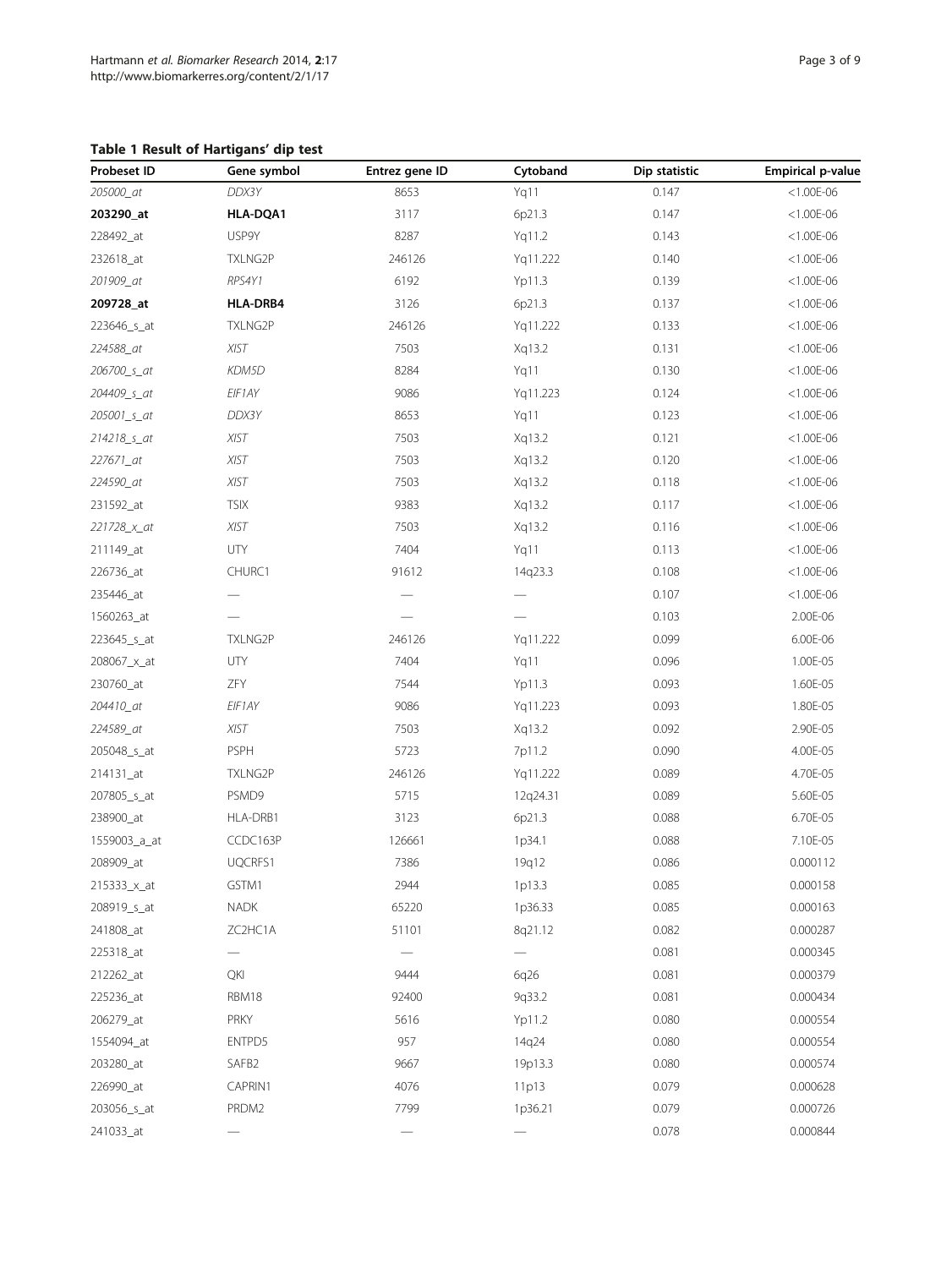<span id="page-3-0"></span>

|  |  |  |  |  |  |  | Table 1 Result of Hartigans' dip test (Continued) |
|--|--|--|--|--|--|--|---------------------------------------------------|
|--|--|--|--|--|--|--|---------------------------------------------------|

The table shows probe sets with an empirical p-value < 0.001, sorted by descending dip test statistics. About 47% of the genes in the list are located on heterosomes, among those all genes of the gender marker "REDKX" ([\[6\]](#page-7-0), italicized for visualization purposes). Probe sets for HLA-genes, which were further considered during the marker validation process, are highlighted in bold.

235104\_at ERAP2 64167 5q15 0.078 0.000882

to the candidate HLA-score proposed in the present study. We have tested the HLA-score along with the REDKX gender QC marker in five publically available datasets of 188 samples from 53 donors. The normalized data for all samples can be accessed in Additional file [1](#page-7-0): Table S1. Table [3](#page-5-0) exemplifies many aspects of the performance of the donor ID-marker: (1) differentiation between donors, (2) identification of mislabelled samples, (3) providing additional information, where the REDKX QC marker is insufficient for donor discrimination, and (4) support of the REDKX gender QC. (1) The HLA-score for all four samples of donor 55 are the same, no quality flags for either the HLA-score or the REDKX gender score. Also, the HLA-score of the four samples from donor 54 is the same, but different from the score of donor 55. The result for those 8 samples indicates a high probability that those samples indeed come from different donors. (2) For donor 45, the HLA-score for time point 1 is different from the other HLA-score of the other three samples assigned to this donor, because the intensity value of 187 for 209728\_at in the time point 1 sample is well above the threshold of 128, yielding a value of 1 in the HLA-score. The intensity values in the other samples are below the threshold, and yield a 0. This HLA-score difference should prompt the user to investigate and look closer at the data. In our experience, a slight transgression of the threshold is not critical, considering that all other marker intensity values follow a similar pattern as in the case of donor 45. (3) Two incidences were found in two samples from donor 35. Strikingly, three different HLA-marker scores

are found for the four samples of this donor. The sample time point 1 is interesting, as not only the HLA-score is different from the rest of the HLA-scores for this donor, but also the REDKX gender marker indicates that this sample belongs to a female, not to a male, as the other three samples. The sample of time point 4, which comes from a male as shown by the REDKX marker, is again very different from the two other samples from (a) male(s), attributed this donor. The intensities for two probe sets of time point 4 of donor 35 are about 10 to 46 times different from the corresponding values in time point 2 and 3. This intensity pattern should raise a flag and initiate a followup investigation to determine whether this sample is indeed what the annotation claims. (4) Both the REDKX panel as well as the HLA-score indicate that the sample from time point 2 of donor 32 may be from a different individual. The flag would initiate follow-up investigations of the cause.

Table [4](#page-6-0) summarizes the findings in 188 samples from 53 donors in five studies of four tissues types, whole blood, peripheral blood mononuclear cells (PBMC), and lung biopsy. Six samples were flagged for suspicious gender- and/or donor ID annotation, five of which in a single dataset. Three samples had incorrect gender annotation according the REDKX gender QC. Based on the HLA-score results, seven samples had potentially incorrect donor identifiers. The annotation of 5 of the six flagged samples could not be resolved given the information resources provided in the public domain. Three of those five samples had incorrect gender and donor ID

| Gene               |           |                |          |              |          |          |                |              |              |              |              | HLA-DQA1     |                |              |                |                |              |              |                |              |                |                |
|--------------------|-----------|----------------|----------|--------------|----------|----------|----------------|--------------|--------------|--------------|--------------|--------------|----------------|--------------|----------------|----------------|--------------|--------------|----------------|--------------|----------------|----------------|
| Probe set          | 203290_at |                |          |              |          |          |                |              | 213831 at    |              |              |              |                |              |                |                |              |              |                |              |                |                |
| Probe              |           | $\overline{2}$ | 3        | 4            | 5.       | 6        | 7              | 8            | 9            | 10           | 11           | 1            | $\overline{2}$ | 3            | 4              | 5.             | 6            | 7            | 8              | 9            | 10             | -11            |
| Allele (predicted) |           |                |          |              |          |          |                |              |              |              |              |              |                |              |                |                |              |              |                |              |                |                |
| HLA-DQA1*0101.1    | 0         | $\mathbf{0}$   | $\Omega$ | 0            | $\Omega$ |          | $\mathbf{0}$   | $\mathbf{0}$ | $\mathbf{0}$ | $\mathbf{0}$ | $\circ$      |              |                |              |                |                | $\mathbf{0}$ | $\mathbf{0}$ |                |              |                | $\mathbf{1}$   |
| HLA-DQA1*0102      | $\Omega$  | $\mathbf{0}$   | $\Omega$ | 0            | $\Omega$ | 1        | $\mathbf{0}$   | $\mathbf{0}$ | $\mathbf{0}$ | $\mathbf{0}$ | $\circ$      |              |                |              |                |                |              | 1            | $\mathbf{0}$   | $\mathbf{0}$ | $\overline{0}$ | 1              |
| HLA-DQA1*0103      | $\Omega$  | $\mathbf{0}$   | $\Omega$ | $\circ$      | $\Omega$ | 1        | $\mathbf{0}$   | $\mathbf{0}$ | $\mathbf{0}$ | $\mathbf{0}$ | $\circ$      |              |                |              |                |                |              |              |                |              |                | 1              |
| HLA-DQA1*0201      | $\Omega$  | $\mathbf{0}$   | $\Omega$ | 0            | $\Omega$ | $\Omega$ | $\mathbf{0}$   | $\mathbf{0}$ | $\mathbf{0}$ | $\mathbf{0}$ | $\mathbf{0}$ |              | $\Omega$       | $\Omega$     | $\Omega$       | $\overline{0}$ | $\mathbf{0}$ | $\mathbf{0}$ | $\Omega$       | $\Omega$     | $\overline{0}$ | $\overline{0}$ |
| HLA-DQA1*0301.1    | 0         | $\mathbf{0}$   | $\Omega$ | $\circ$      | 1        | $\circ$  | $\overline{0}$ | $\mathbf{0}$ | $\mathbf{0}$ | $\mathbf{0}$ | $\circ$      | 1            | $\mathbf{0}$   | $\mathbf{0}$ | $\overline{0}$ | $\overline{0}$ | $\mathbf{0}$ | $\mathbf{0}$ | $\overline{0}$ | $\Omega$     | $\overline{0}$ | $\overline{0}$ |
| HLA-DQA1*0401      |           |                |          |              |          |          |                |              |              |              |              | $\Omega$     | $\mathbf{0}$   | $\Omega$     | $\Omega$       | $\overline{0}$ | $\Omega$     | 0            | $\overline{0}$ | $\Omega$     | $\overline{0}$ | $\overline{0}$ |
| HLA-DQA1*0501      |           |                |          | $\mathbf{0}$ | $\Omega$ |          |                |              |              |              |              | $\mathbf{0}$ | $\mathbf{0}$   | $\mathbf{0}$ | $\Omega$       | $\overline{0}$ | $\circ$      | 0            | $\mathbf{0}$   | $\mathbf{0}$ | $\overline{0}$ | $\overline{0}$ |

The nucleotide sequence of 203290\_at perfectly matches the \*0401 allele, and contains at least one mismatched probe for other alleles while 213831\_at perfectly matches the \*0103 allele, and contains at least one mismatched probe for other alleles. Perfect matches are indicated as an italicized bold 1. Allele sequences from [\[12](#page-7-0)].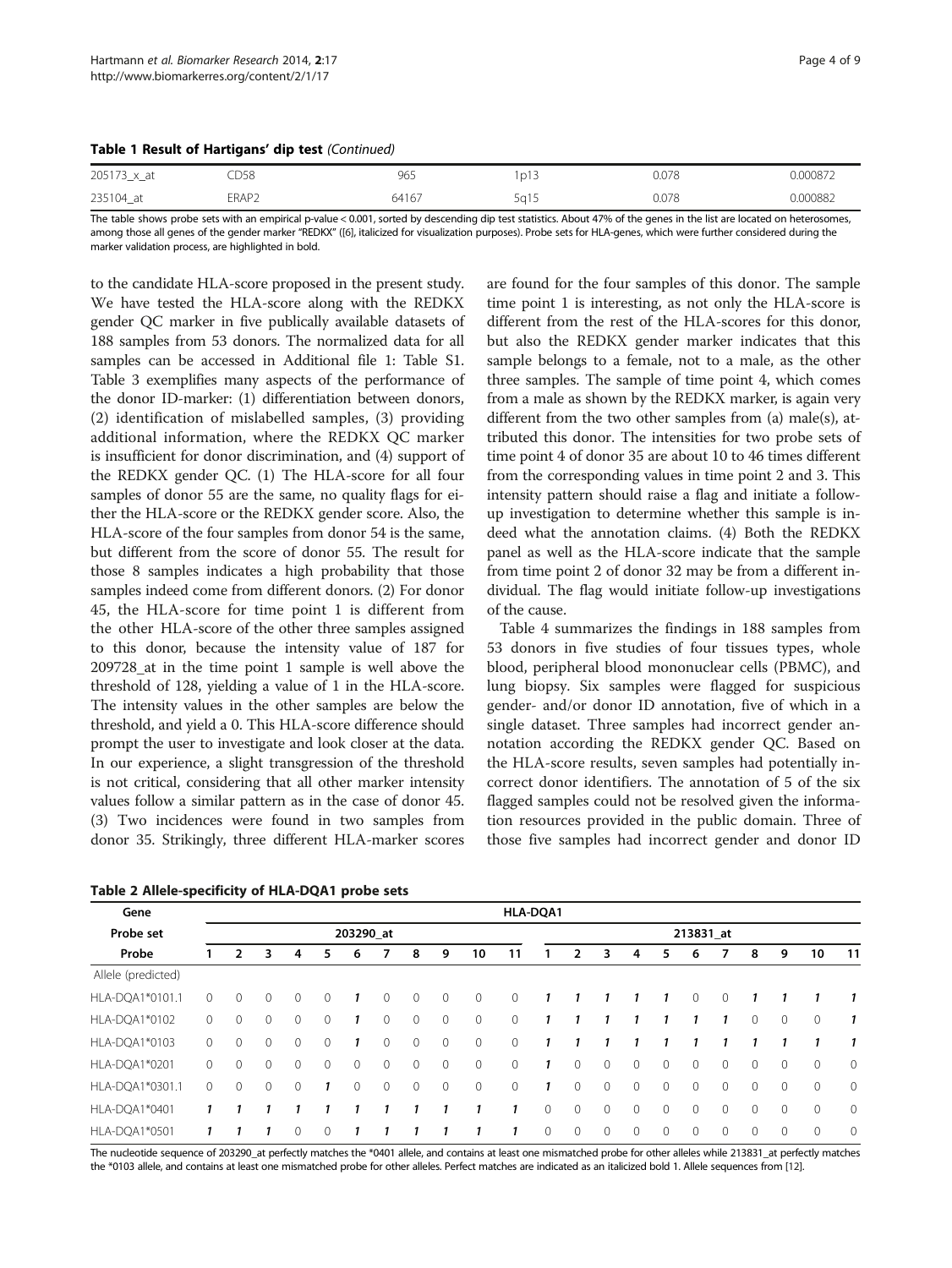

<span id="page-4-0"></span>

annotation, two presented HLA-score data which could not be explained without further investigation, which was beyond the scope of the current project. In summary, based on the HLA-score and the REDKX gender QC, 3% of the samples are not usable for further analysis and would yield incorrect results.

# **Discussion**

Notwithstanding technical precision, annotation precision is a major component contributing to high data quality. In an effort to standardize annotation, metadata databases have been developed which provide user guidance

by implementation of controlled vocabulary [\[13\]](#page-7-0). However, Quantile-quantile plot of Hartigans' dip test statisticshuman error and subjectivity is still a common source of incorrectness in such databases [\[1\]](#page-7-0). Analysis errors and wrong conclusions with possibly detrimental consequences can be the result if annotation errors remain undetected [\[4\]](#page-7-0). Current strategies of dealing with annotation errors include statistical tests at a relatively late stage of the analysis. We hypothesized that transcript markers could aid in improving detection of annotation precision at an early stage, at best before the analysis.

Our approach was to investigate, design, develop and implement quality control tools to qualify microarray data in the context of the donor sample. As an initial step we have recently developed and qualified the socalled REDKX marker which is a transcript panel marker based on expression of genes located on heterosomes, indicating gender of sample donors in clinical microarray studies [\[6\]](#page-7-0). However, in studies with multiple samples from donors, correct gender annotation still leaves an uncertainty about the correct assignment of a sample to a donor, as samples with the same gender annotation may come from different subjects of that gender. Hence, we devised a second annotation transcript quality control marker, which would increase the detectability of samples with donor identification mislabels.

By applying the Hartigans' Dip Test statistic we identified probe sets with bimodal expression pattern. Of particular interest are probe sets which show allele-selectivity, such as probe sets for histocompatibility genes HLA-DQA1 and HLA-DRB4. Both genes are located on the p21 arm of chromosome 6, and could be in a linkage disequilibrium region. The markers do not represent expression quantitative trait locus (eQTL) genes, and are expressed independent of gender. HLA genes code for cell surface proteins which are expressed by antigen presenting cells and in the immune system serve the purpose of

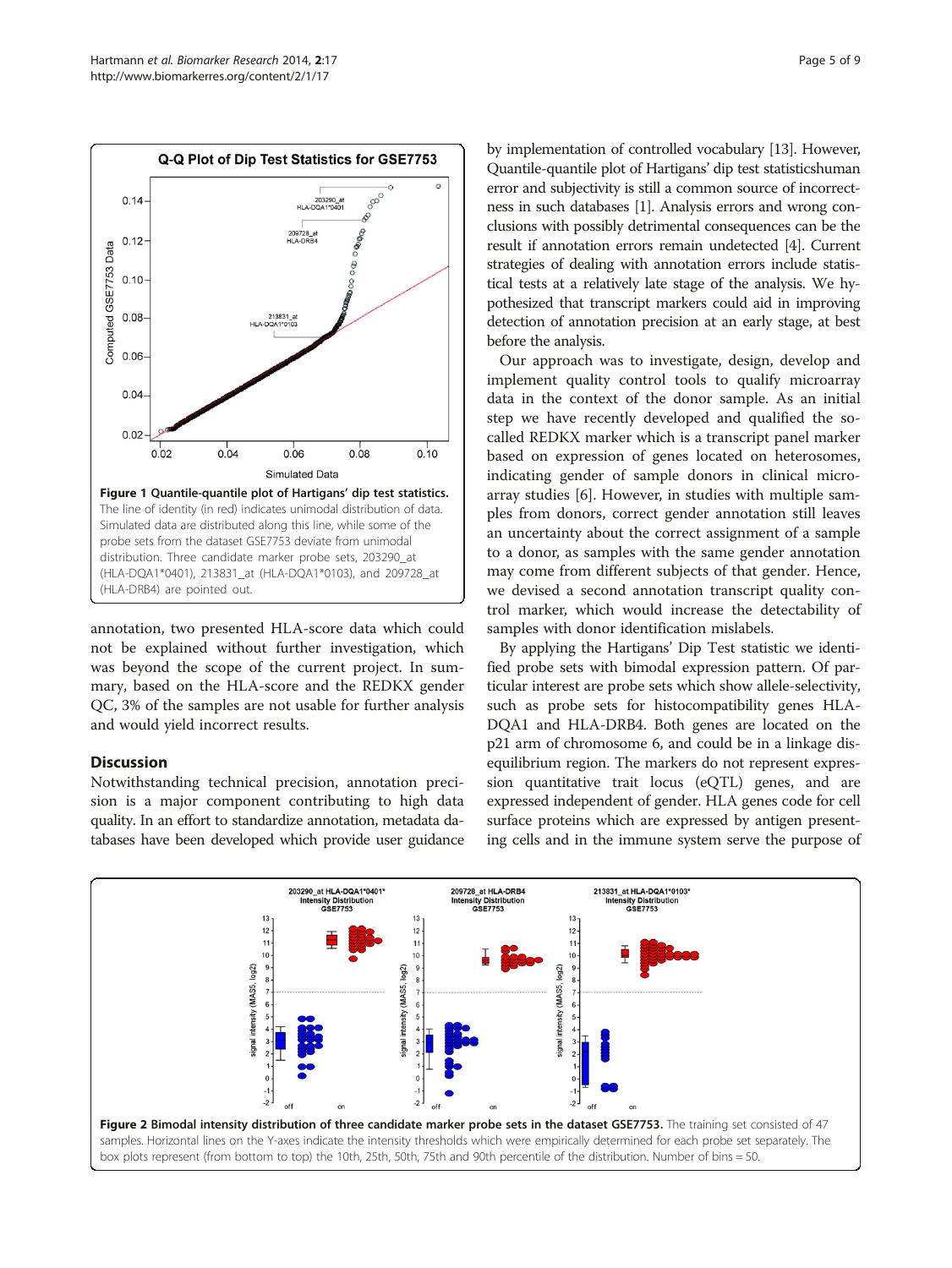|    | Individual Sample description | <b>CEL file ID</b> | 203290 at<br>HLA-DQA1 *0401 | 213831 at<br>HLA-DQA1 *0103 | <b>HLA-DRB4</b> | 209728 at HLA-Score | <b>REDKX</b><br>gender QC | Flag                                   | Reason for flag                                                                                                             | Decision                             |
|----|-------------------------------|--------------------|-----------------------------|-----------------------------|-----------------|---------------------|---------------------------|----------------------------------------|-----------------------------------------------------------------------------------------------------------------------------|--------------------------------------|
| 55 | Time point 1                  | GSM155503.CEL      | 28                          | 4182                        | 48              | 010                 |                           |                                        |                                                                                                                             |                                      |
|    | Time point 2                  | GSM155504.CEL      | 23                          | 4606                        | 72              | 010                 | F                         |                                        |                                                                                                                             |                                      |
|    | Time point 3                  | GSM155505.CEL      | 10                          | 2412                        | 24              | 010                 |                           |                                        |                                                                                                                             |                                      |
|    | Time point 4                  | GSM155506.CEL      | 28                          | 4765                        | 21              | 010                 | F                         |                                        |                                                                                                                             |                                      |
| 54 | Time point 1                  | GSM155499.CEL      | 33                          | 516                         | 985             | 011                 | F                         |                                        |                                                                                                                             |                                      |
|    | Time point 2                  | GSM155500.CEL      | 49                          | 681                         | 1245            | 011                 | F                         |                                        |                                                                                                                             |                                      |
|    | Time point 3                  | GSM155501.CEL      | 28                          | 1073                        | 3142            | 011                 | F                         |                                        |                                                                                                                             |                                      |
|    | Time point 4                  | GSM155502.CEL      | 26                          | 914                         | 2573            | 011                 | F                         |                                        |                                                                                                                             |                                      |
| 45 | Time point 1                  | GSM155495.CEL      | 45                          | 8041                        | 187             | 011                 | F.                        | HLA-score                              | Intensity of 209728 at<br>HLA-DRB4 slightly<br>above threshold                                                              | Not critical                         |
|    | Time point 2                  | GSM155496.CEL      | 59                          | 7619                        | 123             | 010                 | F                         |                                        |                                                                                                                             |                                      |
|    | Time point 3                  | GSM155497.CEL      | 32                          | 6385                        | 105             | 010                 | F                         |                                        |                                                                                                                             |                                      |
|    | Time point 4                  | GSM155498.CEL      | 59                          | 7062                        | 40              | 010                 | F.                        |                                        |                                                                                                                             |                                      |
| 35 | Time point 1                  | GSM155475.CEL      | 1218                        | 42                          | 6444            | 101                 | F.                        | HLA-score and<br><b>REDKX QC-score</b> | Gender different for<br>patient samples                                                                                     | Possible sample<br>mix-up; follow up |
|    | Time point 2                  | GSM155476.CEL      | 436                         | 1491                        | 231             | 111                 | M                         |                                        |                                                                                                                             |                                      |
|    | Time point 3                  | GSM155477.CEL      | 508                         | 1751                        | 200             | 111                 | M                         |                                        |                                                                                                                             |                                      |
|    | Time point 4                  | GSM155478.CEL      | 126                         | 113                         | 5               | 000                 | M                         | HLA-score                              | Intensity of 209728 at<br>HLA-DRB4 and 213831_at<br>HLA-DOA1 10x to 46x<br>smaller than those from<br>other patient samples | Possible sample<br>mix-up; follow up |
| 32 | Time point 1                  | GSM155471.CEL      | 1235                        | 32                          | 8231            | 101                 | F.                        | HLA-score and                          |                                                                                                                             |                                      |
|    | Time point 2                  | GSM155472.CEL      | 420                         | 1878                        | 291             | 111                 | M                         | REDKX QC-score                         | Gender different for                                                                                                        | Possible sample<br>mix-up; follow up |
|    | Time point 3                  | GSM155473.CEL      | 1807                        | 49                          | 7332            | 101                 | F                         |                                        | patient samples                                                                                                             |                                      |
|    | Time point 4                  | GSM155474.CEL      | 1128                        | 42                          | 7122            | 101                 | E                         |                                        |                                                                                                                             |                                      |

# <span id="page-5-0"></span>Table 3 Application of the score to public datasets

Each sample of the dataset is labelled with a three-digit score (one "1" or "0" flag per probe set). The presence of intra-score differences elicits further follow-up investigation as to the nature and source of the differ Intensity thresholds mark an "on" or "off"-status of the transcript expression, flagged as "1" or "0", respectively. The thresholds were empirically determined for each marker separately. In some instances, the score diffe due to mild threshold violation, in other instances it may be due to sample mix-ups. The score picks up those samples which are being flagged by the REDKX gender QC, and detects further samples with issues (labeled in bold). REDKX panel expression values are provided in Additional file [1](#page-7-0): Table S1.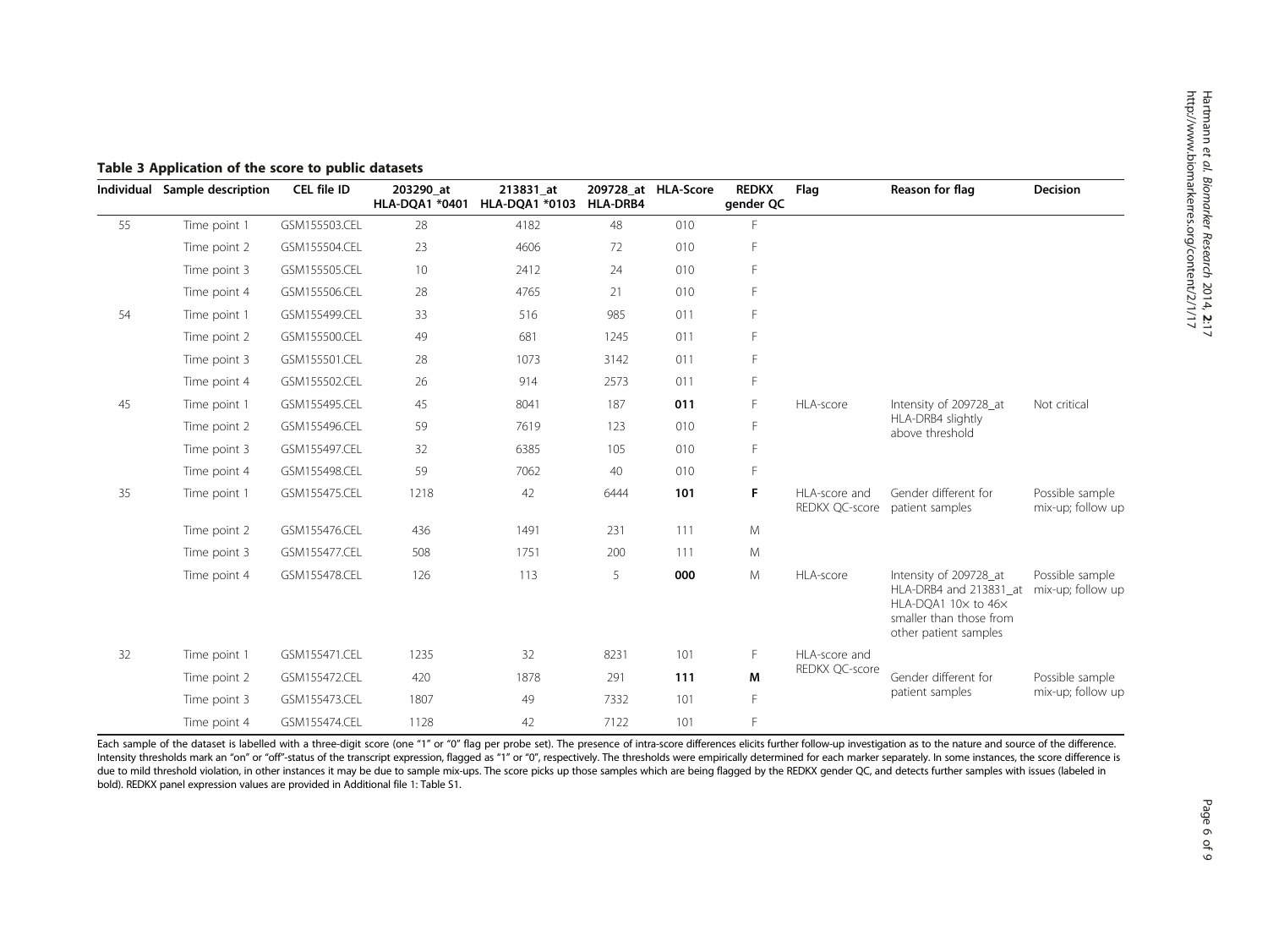|         | Dataset ID | <b>Tissue</b> | Number of<br>samples | Number of<br>donors with<br>repeat<br>measures | Flagged<br>samples                                                    |                     | Reason for suspicion | <b>Fail after</b><br>inspection<br>(not resolvable) | <b>Decision</b> |
|---------|------------|---------------|----------------------|------------------------------------------------|-----------------------------------------------------------------------|---------------------|----------------------|-----------------------------------------------------|-----------------|
|         |            |               |                      |                                                | <b>Score differences</b><br>REDKX- gender<br>QC fail<br>(intra-donor) |                     |                      |                                                     |                 |
|         |            |               |                      |                                                |                                                                       | $N^{\circ}$ samples | $N^{\circ}$ samples  | $N°$ samples                                        |                 |
|         | GSE6751    | PBMC          | 59                   | 15                                             | 5                                                                     | 3                   | 5                    | 4                                                   | Follow-up       |
|         | GSE6281    | <b>Skin</b>   | 33                   | 11                                             | 0                                                                     | $\mathbf 0$         | $\mathbf{0}$         | $\mathbf{0}$                                        | <b>NA</b>       |
|         | GSE20489   | Whole blood   | 54                   | 11                                             |                                                                       | $\mathbf 0$         |                      |                                                     | Follow-up       |
|         | GSE24206   | Lung          | 12                   | 6                                              | $\mathbf 0$                                                           | $\mathbf{0}$        | $\mathbf{0}$         | $\mathbf{0}$                                        | <b>NA</b>       |
|         | GSE32473   | <b>Skin</b>   | 30                   | 10                                             | $\mathbf 0$                                                           | 0                   | 0                    | $\mathbf{0}$                                        | <b>NA</b>       |
| Summary | 5 datasets | 4 tissues     | 188                  | 53                                             | 6                                                                     | 3                   | 6                    | 5                                                   |                 |

#### <span id="page-6-0"></span>Table 4 Summary of the score tests

The candidate markers were applied to datasets from the public domain ([http://www.ncbi.nlm.nih.gov/geo\)](http://www.ncbi.nlm.nih.gov/geo). About 3% of samples have annotation issues which could not be resolved by visual inspection of the intensity data alone. The individual REDKX marker intensity values are not shown. Individual results are shown in Additional file [1](#page-7-0): Table S1.

self- vs. nonself-discrimination [\[14\]](#page-7-0). Hence, HLA gene expression patterns represent highly specific "fingerprinting" of individual donors. In general, our results receive support in the independent findings of Joehanes et al. who have suggested that gene expression levels, including those of HLA genes, could serve as "fingerprinting" data in microarray datasets [[15](#page-7-0)]. The authors came to this conclusion as part of their assessment of gene expression analysis from different blood-derived RNA sources. Here, we identify a candidate marker consisting of HLA genes in an unsupervised analysis and qualify it by training and testing its performance on a number of publically available datasets.

HLA genes are essential contributors to susceptibility to risk or resistance to several autoimmune diseases such as multiple sclerosis, rheumatoid arthritis, and Type 1 Diabetes [\[16](#page-7-0)-[18](#page-8-0)]. As sequencing of the HLA locus continues and more alleles are being identified, the number of allele-disease associations will grow [\[19-22\]](#page-8-0). For our exploratory marker analysis we applied expression data for three HLA probe sets. As a consequence of the extremely high multiplexing of parameters interrogated by a microarray it is not surprising that the behaviour of a single transcript in a large transcript population is not always 100% predictable and is the result of multiple factors such as assay and array performance. A three-digit sample identifier score yields 8 different score types, not sufficient to completely discriminate all donors in studies with 9 or more donors. However, as shown in the case of donor 32 in GSE67511, only the combination of the REDKX gender marker and the score has the potential to further reduce sample ID ambiguities by eliciting follow-up investigations should discrepancies between scores within a sample collection of a single donor arise. In the present analysis, we found that about 5% of the publically available samples used herein rewarded follow-up investigations, where half of those cases could not be resolved by interrogating the data alone. Despite our encouraging results from public datasets of 4 tissue types, we recommend the optimal intensity thresholds be developed related to each tissue of interest. The reason for this suggestion lies in the tissue dependent expression level variations as well as in technical dissimilarities, which may lead to deviations in global signal intensity, e.g. by different scaling settings.

Context-dependent biomarker qualification is driven by the application of the marker. The proposed genomic fitfor purpose biomarker approach for quality control of sample ID annotations in transcriptomics clinical datasets with multiple samples per donor could be applied immediately. As part of our approach to this end, we have implemented the haplotype-based quality control as part of our microarray quality control pipeline. Microarray data files are automatically reviewed by the software after they are produced, with the analysis results cached and made available through a web interface, where likely problems are highlighted for further investigation.

In case of detected mismatches to reported metadata, a root-cause analysis will be necessary to determine the reason for the error. If the cause cannot be determined in too many cases or is systematic, the decision could be not to use the entire dataset [\[1](#page-7-0)].

In conclusion, we have identified a set of transcripts, which, particularly in combination with the REDKX gender marker, is capable that can be used as a starting point to control for sample ID annotation errors in clinical datasets with multiple samples per donor. In publically available datasets we have identified about 3% of unresolvable annotation errors. Thus we recommend applying the marker broadly in transcriptomics studies and to follow-up with root cause analysis where necessary. Direct sequencing will provide further confirmation and possible expansion of the marker panel.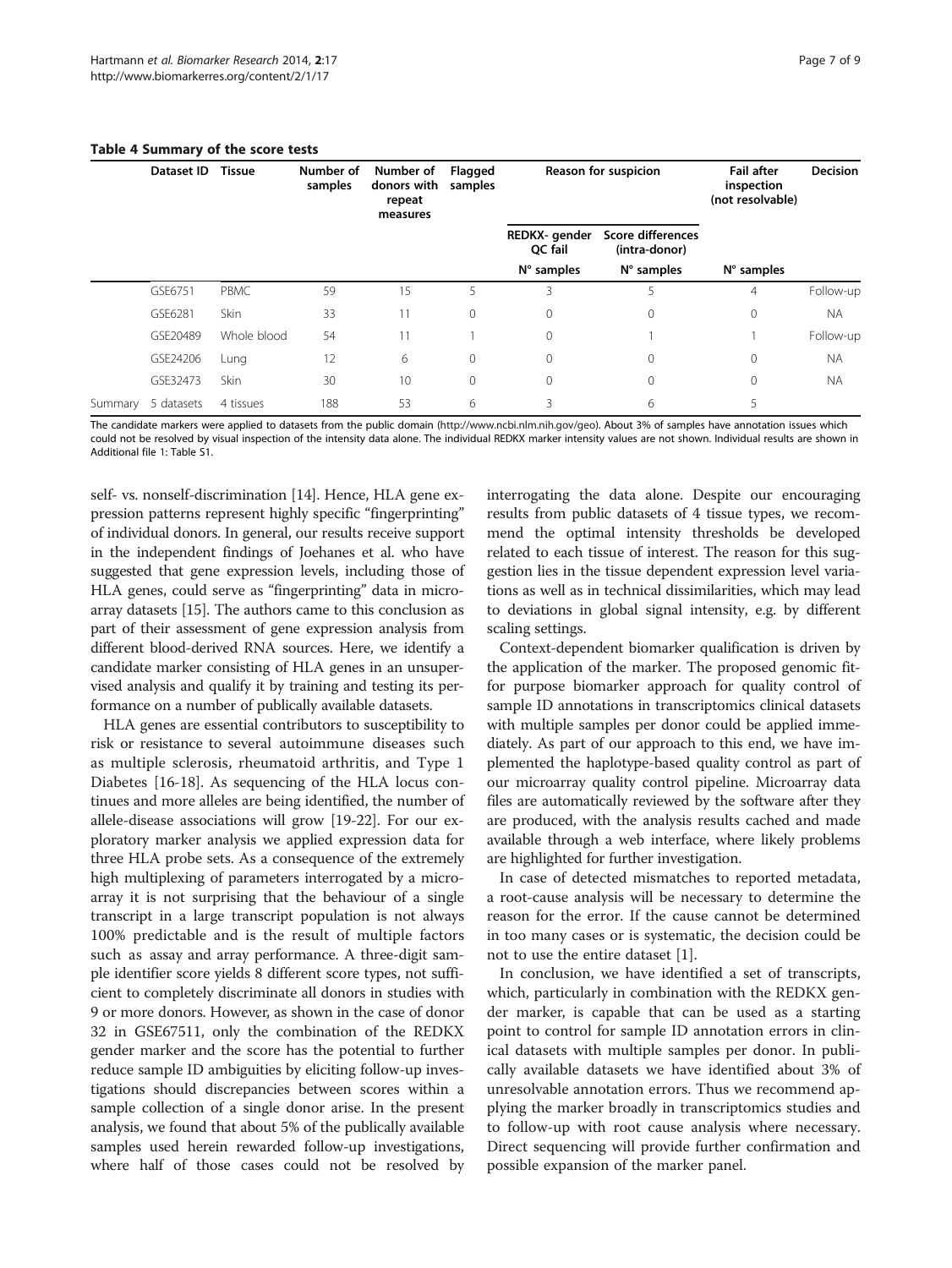## <span id="page-7-0"></span>Conclusions

Hartigans' Dip Test statistic is able to robustly identify probe sets with non-unimodal expression patterns, namely 203290\_at (HLA-DQA1\*0401), 213831\_at (HLA-DQA1\*0103), and 209728\_at (HLA-DRB4). Combination of the so-called HLA-score and the REDKX marker panels provides a useful molecular quality control metric for sample annotation in clinical transcriptomics studies. Biological or clinical interpretation of gene expression data should take the haplotype specificity of these probe sets into account.

## Methods

#### Data analysis

Publically available microarray datasets were downloaded from the data repository Gene Expression Omnibus (GEO,<http://www.ncbi.nlm.nih.gov/geo/>). Data analysis was performed in R [\[23\]](#page-8-0). The training of the marker was performed on MAS5 normalized data. The trimmed mean intensity (2%) per HG-U133 plus 2 array ([www.Affymetrix.](http://www.affymetrix.com) [com,](http://www.affymetrix.com) [http://www.affymetrix.com/catalog/131455/AFFY/](http://www.affymetrix.com/catalog/131455/AFFY/Human-Genome-U133-Plus-2.0-Array#1_1) [Human-Genome-U133-Plus-2.0-Array#1\\_1](http://www.affymetrix.com/catalog/131455/AFFY/Human-Genome-U133-Plus-2.0-Array#1_1), last accessed 03/2014) was scaled to 150. Intensity based filtering was applied using the criteria that the 90th percentile had to be greater than 6 on log2 scale. The dip test statistics were calculated for every probe set of 47 Affymetrix HG-U133\_Plus\_2 microarrays from a study of systemic juvenile idiopathic arthritis (GSE7753, [http://www.ncbi.nlm.nih.](http://www.ncbi.nlm.nih.gov/geo) [gov/geo](http://www.ncbi.nlm.nih.gov/geo)) using the R package dip test (version 0.75-5, [http://cran.r-project.org\)](http://cran.r-project.org). To compute empirical p-value assessing the significance of an individual dip test statistic value, the dip test statistic was computed with  $1 \times 10^6$  permutations per probe set on a simulated dataset of the same sample size as the microarray training dataset. A proportion of simulated dip test statistic values that were greater than the observed one was used as an empirical pvalue. Probe sets with empirical p-values < 0.001 were further considered. Empirical p-values were adjusted using the false discovery criterion by Benjamini and Hochberg [[24](#page-8-0)]. For each probe set the interquartile range (IQR, 95th to 5th quantile) was calculated. Dip test core cut-offs using the training set data intensity-thresholds for each individual marker were empirically determined based on the distributions of the mean-trimmed MAS5 normalized expression (see above).

# Additional file

[Additional file 1: Table S1.](http://www.biomedcentral.com/content/supplementary/2050-7771-2-17-S1.xlsx) Normalized signal intensities for marker probe sets and scores. For 188 test samples, normalized signal intensities of the marker probe sets of the HLA-score and the REDKX marker are shown, along with the panel scores.

#### Competing interests

The authors declare that they have no competing interests.

#### Authors' contributions

NH conceived of the study design and data generation; EL performed data analysis and interpretation of the data; EK performed the marker discovery and data analysis; JS conceived of the study and the design of the QC tool; LB generated microarray data; JP was involved in study design and design of the QC tool; AS performed data analysis and manuscript writing; NRN gave final approval of the manuscript; FS revised the manuscript critically for important intellectual content and gave approval of the manuscript. All authors read and approved the final manuscript.

#### Author details

<sup>1</sup>Novartis Institutes for BioMedical Research (NIBR), Biomarker Development Fabrikstrasse 10.13, CH-4002 Basel, Switzerland. <sup>2</sup>Spheromics, Kontiolahti Finland.

Received: 23 July 2014 Accepted: 27 August 2014 Published: 30 September 2014

#### References

- 1. Goldberg SI, Niemierko A, Turchin A: Analysis of data errors in clinical research databases. AMIA Annual Symposium proceedings/AMIA Symposium AMIA Symposium 2008, 242–246.
- 2. West M, Blanchette C, Dressman H, Huang E, Ishida S, Spang R, Zuzan H, Olson JA Jr, Marks JR, Nevins JR: Predicting the clinical status of human breast cancer by using gene expression profiles. Proc Natl Acad Sci U S A 2001, 98:11462–11467.
- 3. Brodley CE, Friedl MA: Identifying mislabeled training data. J Artif Intell Res 1999, 11:131–167.
- 4. Malossini A, Blanzieri E, Ng RT: Detecting potential labeling errors in microarrays by data perturbation. Bioinformatics 2006, 22:2114–2121.
- 5. Muhlenbach F, Lallich S, Zighed DA: Identifying and handling mislabelled instances. J Intell Inf Syst 2004, 22:89–109.
- 6. Staedtler F, Hartmann N, Letzkus M, Bongiovanni S, Scherer A, Marc P, Johnson KJ, Schumacher MM: Robust and tissue-independent gender-specific transcript biomarkers. Biomarkers 2013, 18:436–445.
- 7. Tomlins SA, Rhodes DR, Perner S, Dhanasekaran SM, Mehra R, Sun XW, Varambally S, Cao X, Tchinda J, Kuefer R, Lee C, Montie JE, Shah RB, Pienta KJ, Rubin MA, Chinnaiyan AM: Recurrent fusion of TMPRSS2 and ETS transcription factor genes in prostate cancer. Science 2005, 310:644–648.
- 8. Benovoy D, Kwan T, Majewski J: Effect of polymorphisms within probe-target sequences on olignonucleotide microarray experiments. Nucleic Acids Res 2008, 36:4417–4423.
- 9. Zhang L, Wu C, Carta R, Zhao H: Free energy of DNA duplex formation on short oligonucleotide microarrays. Nucleic Acids Res 2007, 35:e18.
- 10. Hartigan JA, Hartigan PM: The dip test of unimodality. Ann Stat 1985, 13:70–84.
- 11. Fall N, Barnes M, Thornton S, Luyrink L, Olson J, Ilowite NT, Gottlieb BS, Griffin T, Sherry DD, Thompson S, Glass DN, Colbert RA, Grom AA: Gene expression profiling of peripheral blood from patients with untreated new-onset systemic juvenile idiopathic arthritis reveals molecular heterogeneity that may predict macrophage activation syndrome. Arthritis Rheum 2007, 56:3793–3804.
- 12. Hoarau JJ, Cesari M, Caillens H, Cadet F, Pabion M: HLA DQA1 genes generate multiple transcripts by alternative splicing and polyadenylation of the 3' untranslated region. Tissue Antigens 2004, 63:58–71.
- 13. Rustici G, Scherer A, Quackenbush J: Data, Analysis, and Standardization. In Batch Effects and Noise in Microarray Experiments: Sources and Solutions. Wiley and Sons; 2009:215–229. ISBN 970-0-470-74138-2.
- 14. Tsai S, Santamaria P: MHC class II polymorphisms, autoreactive T-cells, and autoimmunity. Front Immunol 2013, 4:321.
- 15. Joehanes R, Johnson AD, Barb JJ, Raghavachari N, Liu P, Woodhouse KA, O'Donnell CJ, Munson PJ, Levy D: Gene expression analysis of whole blood, peripheral blood mononuclear cells, and lymphoblastoid cell lines from the Framingham Heart Study. Physiol Genomics 2012, 44:59–75.
- 16. Chistiakov DA, Savost'anov KV, Baranov AA: Genetic background of juvenile idiopathic arthritis. Autoimmunity 2014, 47:351–360.
- 17. Patsopoulos NA, Barcellos LF, Hintzen RQ, Schaefer C, van Duijn CM, Noble JA, Raj T, Imsgc, Anzgene, Gourraud PA, Stranger BE, Oksenberg J, Olsson T, Taylor BV, Sawcer S, Hafler DA, Carrington M, De Jager PL, de Bakker PI: Fine-mapping the genetic association of the major histocompatibility